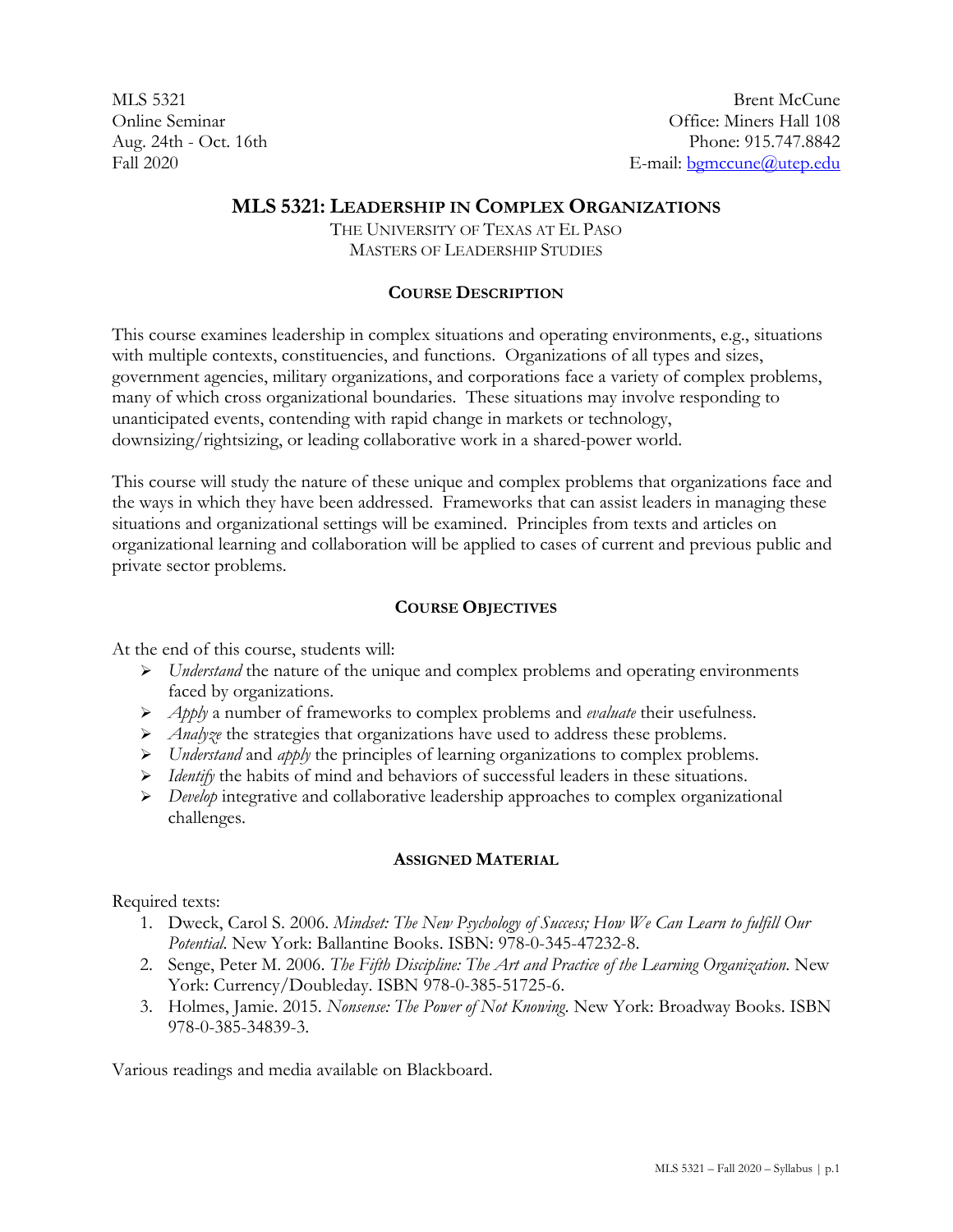### **COURSE STRUCTURE**

This is an academically rigorous course with a considerable amount of reading. The course will be structured by week. For the first seven weeks, each week will include readings and a real-world crisis, disaster or success (a case study). Each week, discussion posts and response posts will ask you to apply principles, frameworks, lessons learned, etc. from the readings to the case study for that week. For the eighth and final week, you will focus on the final paper, which applies principles, frameworks, lessons learned, etc. from the course readings to a crisis, disaster, or success that you choose (a self-selected case study). You are strongly encouraged and expected to begin working on the final paper before the last week of class. More details concerning the discussion posts, response posts, and final paper are provided below.

#### **ASSESSMENTS AND GRADING**

| Assignment            | <b>Points</b> | <b>Percent of Grade</b> |
|-----------------------|---------------|-------------------------|
| Netiquette            |               | $\approx 4\%$           |
| Discussion Posts      | 70            | $\approx 40\%$          |
| <b>Response Posts</b> | 42            | $\approx 23\%$          |
| Final Paper           | 60            | 33%                     |
| Total                 | 180           | 100%                    |

Your grade will be based upon the following assignments:

### **NETIQUETTE**

Netiquette involves the rules that govern proper behavior or etiquette when communicating online. There is a tendency to believe that the proper behavior and etiquette of face-to-face communication does not apply to online communication. We are all familiar with stories about improper behavior surrounding emails, tweets, Facebook posts, blogs, etc. Netiquette is being civil online. We will practice proper netiquette. Please read the *Netiquette* document on Blackboard.

### DISCUSSION POSTS

Each week, there will be two discussion questions. You are responsible for discussing each question. Each post is worth 5 points, with a maximum of 10 total points available for the two posts each week. Over seven weeks, discussions posts are worth a total of 70 points.

Apply what you have learned from the readings to the case study for the week. Use the readings to engage in an analysis of the case study. Do not simply discuss your opinion. Do not simply regurgitate another student's post. You must provide substantive posts. A substantive post is one that: 1. makes me see that you have done the readings; 2. demonstrates that you have thought about the material; 3. analytically applies ideas and elements from the readings to the case study for the week; and 4. entices your fellow students to engage in further discussion and continue your analysis.

While there is no set word limit, strive to keep your discussion posts to 250-300 words. **Discussion posts are due on Friday at midnight (El Paso time)**.

### RESPONSE POSTS

Each week, you are responsible for responding to two of your fellow students' discussion posts. Each response post is worth 3 points, with a maximum of 6 total points available for the two posts each week. Over seven weeks, response posts are worth a total of 42 points.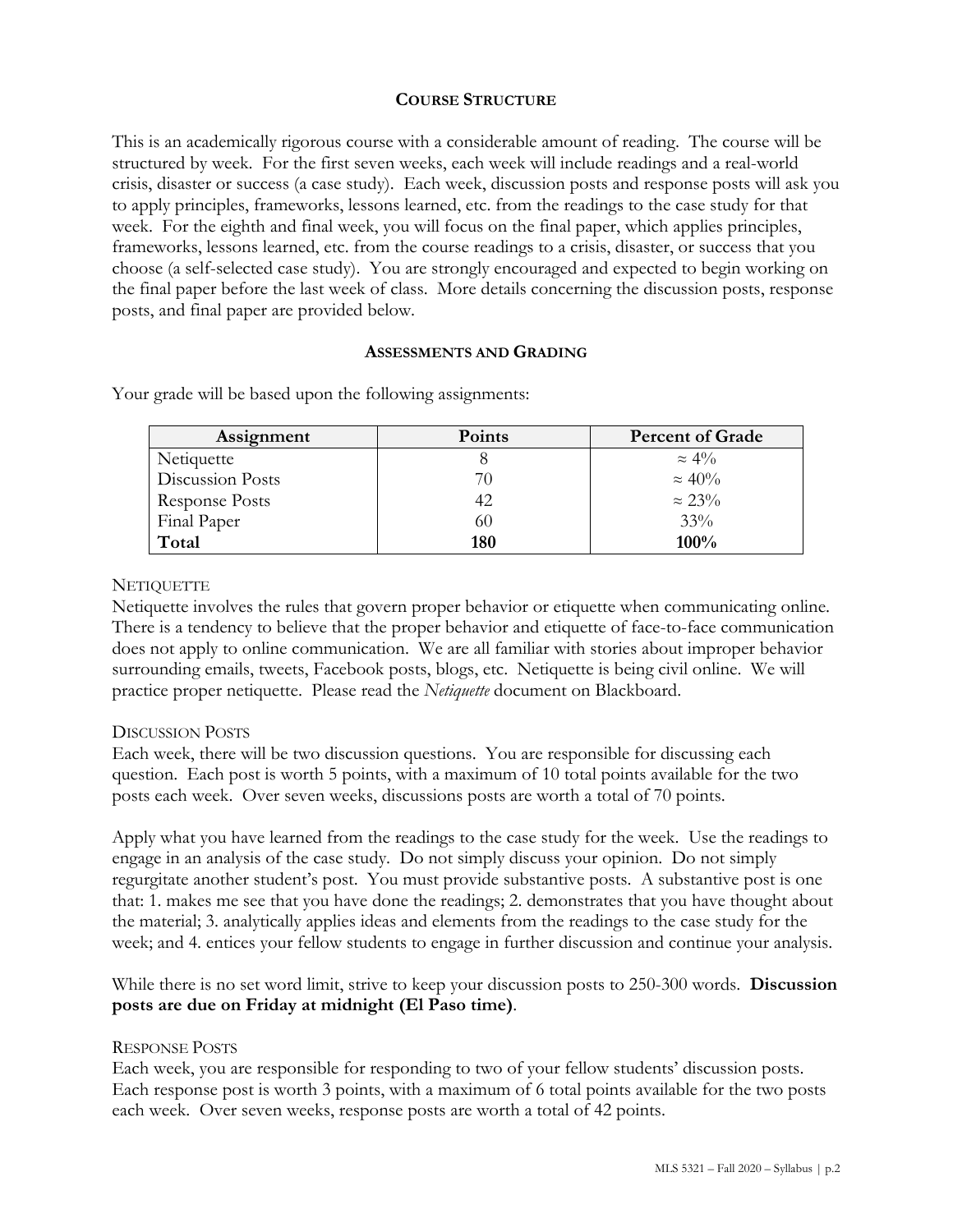As with your discussion posts, your response posts should be substantive posts.

## While there is no set word limit, strive to keep your response posts to 200-250 words. **Response posts are due on Saturday at midnight (El Paso time)**.

### FINAL PAPER

In this 10 page paper (minimum eight pages of text, not counting the title page and references), you will apply principles, frameworks, lessons learned, etc. from the course readings to a crisis, disaster, or success that you choose (a self-selected case study). View the final paper as an expanded and more in-depth analysis of the weekly case studies we reviewed. Your self-selected case study cannot be one of the case studies examined during the course. Additionally, your self-selected case study must be approved by me.

There are many complex cases to choose from; below are only a few examples:

- $\triangleright$  Flint, Michigan water crisis
- Boston Marathon bombing (response is an organizational success)
- $\triangleright$  JP Morgan Chase debacle the London Whale
- Hurricane Maria Puerto Rico (response?)
- > Homelessness crisis (San Francisco and Los Angeles)
- > Blackhawk Down.

The paper must include three parts: 1. a relatively short description of the case study; 2. an analysis of the leadership efforts (quality, effectiveness, etc.), or lack thereof, using appropriate principles from the readings; and 3. Analysis/comment on the leadership lessons to be learned. The analysis (parts 2 and 3) should constitute the main part of the paper. If you cannot locate enough research material to address parts 2 and 3, choose another topic. It is important to identify and draw upon high-quality academic resources.

Additional guidelines for the final paper will be available on Blackboard.

The final paper is a significant assignment as it constitutes one-third of your final grade. **It is due on October 16th at midnight (El Paso time)**.

### QUALITY OF WORK

This is a graduate course and you are expected to produce quality work. Quality work requires being prepared and encompasses both substance and presentation (style, organization, grammar, etc.). Poor presentation distracts from what it is you are trying to communicate. Quality work also includes submitting discussion posts, response posts, and the final paper on time. Barring exigent circumstances, work submitted late will not be accepted. Producing quality work requires more than a minimum effort. In all cases, quality trumps quantity.

## **COURSE COMMUNICATION**

### UTEP Email

Important course information will primarily be communicated through email. There may also be times when I communicate through "Announcements" within Blackboard. Note: your "miners.utep.edu" email address is the only email address I will use when communicating important information via email. Students are responsible for regularly checking their official UTEP email and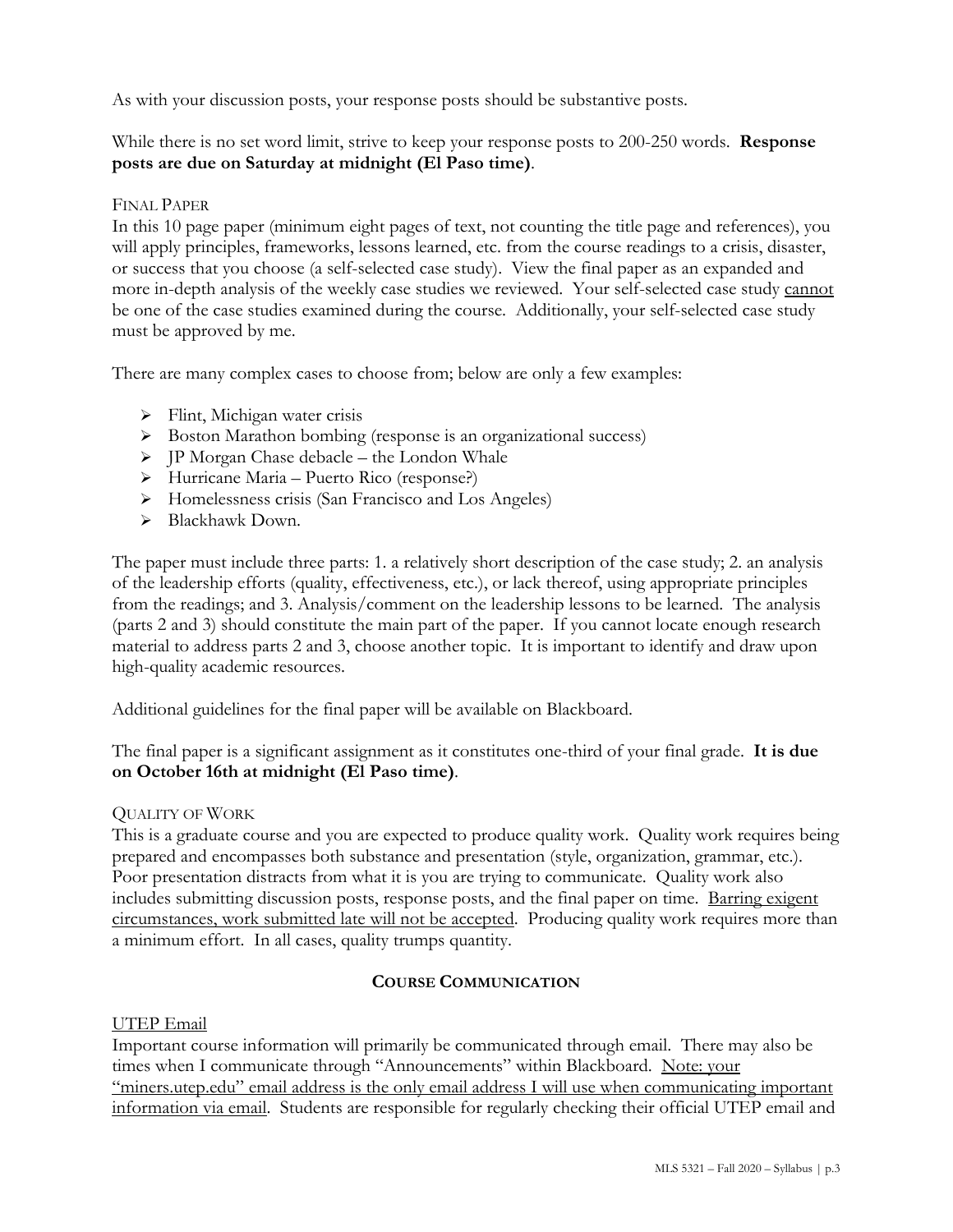the "Announcements" section within Blackboard. It is not a valid excuse to say, "I did not receive the email" or "I forgot to check the 'Announcements' within Blackboard."

### **COURSE POLICIES**

#### ACCOMMODATIONS

The University is committed to providing reasonable accommodations and auxiliary services to students with documented disabilities in order to provide them with equal opportunities to participate in programs, services, and activities in compliance with sections 503 and 504 of the Rehabilitation Act of 1973, as amended, and the Americans with Disabilities Act (ADA) of 1990 and the Americans with Disabilities Act Amendments Act (ADAAA) of 2008. Students requesting accommodations based on a disability must register with the UTEP Center for Accommodations [and Support Services](https://www.utep.edu/student-affairs/cass/ada-policies/accommodations-for-individuals-with-disabilities%20.html) (CASS). Contact CASS at 915-747-5148 or email them at cass @utep.edu. Students can also apply for accommodations online via the [CASS portal.](https://www.utep.edu/student-affairs/cass/aim/index.html)

### COVID-19 ACCOMMODATIONS

Students are not permitted on campus when they have a positive COVID-19 test, exposure or symptoms. If you are not permitted on campus, you should contact me as soon as possible so we can arrange necessary and appropriate accommodations.

#### WITHDRAWAL POLICY

To be withdrawn from the class, students must take appropriate actions on or before UTEP's deadlines. Automatic withdrawals will not be made by the instructor. A student may officially withdraw from this class with an automatic 'W' at any time **before October 2nd**. According to UTEP policy, no withdrawals will be allowed after this date. You will receive a failing grade if you simply stop participating in class and do not take appropriate actions to withdraw from the course.

### **COVID-19 PRECAUTIONS**

You must STAY AT HOME and REPORT if you (1) have been diagnosed with COVID-19, (2) are experiencing COVID-19 symptoms, or (3) have had recent contact with a person who has received a positive coronavirus test. Reports should be made at **screening.utep.edu**. If you know anyone who should report any of these three criteria, encourage them to report. If the individual cannot report, you can report on their behalf by sending an email to [COVIDaction@utep.edu.](mailto:COVIDaction@utep.edu)

For each day that you attend campus - for any reason - you must complete the questions on the UTEP screening website [\(screening.utep.edu\)](http://www.screening.utep.edu/) prior to arriving on campus. The website will verify if you are permitted to come to campus. Under no circumstances should anyone come to class when feeling ill or exhibiting any of the known COVID-19 symptoms. If you are feeling unwell, please let me know as soon as possible, and alternative instruction will be provided. Students are advised to minimize the number of encounters with others to avoid infection.

Wear face coverings when in common areas of campus or when others are present. If you are taking a class on campus, you must wear a face covering over your nose and mouth at all times while in the classroom. If you choose not to wear a face covering, you may not enter the classroom. If you remove your face covering, you will be asked to put it on or leave the classroom. Students who refuse to wear a face covering and follow preventive COVID-19 guidelines will be dismissed from the class and will be subject to disciplinary action according to Section 1.2.3 *Health and Safety* and Section 1.2.2.5 *Disruptions* in the UTEP Handbook of Operating Procedures.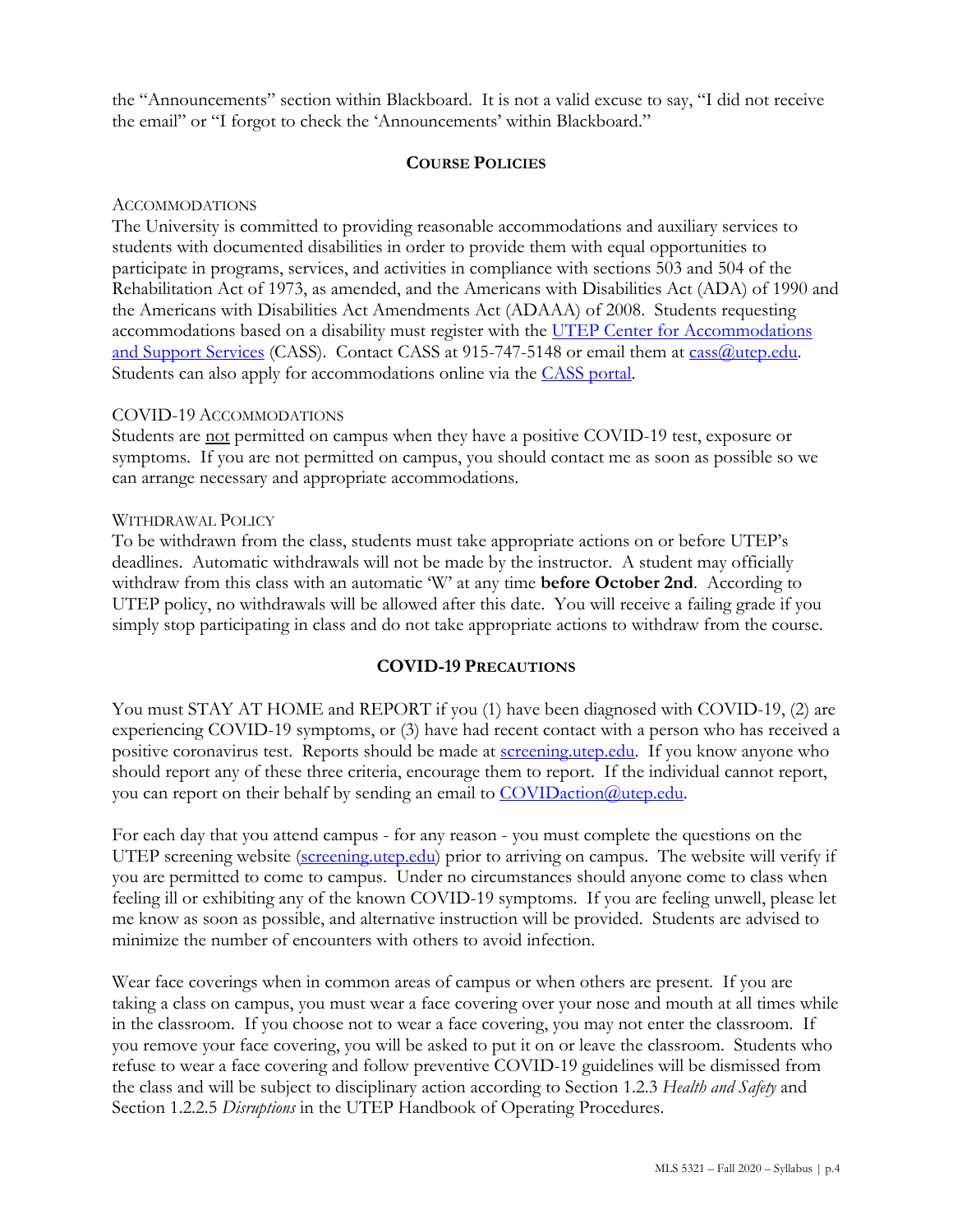You are strongly encouraged to complete the COVID-19 student training available [here.](https://covidtraining.questionpro.com/)

# **SCHOLASTIC DISHONESTY**

# **Scholastic Dishonesty will not be tolerated**.

I am required by the Handbook of Operating Procedures for The University of Texas at El Paso to report "all alleged acts of scholastic dishonesty…to the Dean of Students for disposition." (See Section III of the Handbook of Operating Procedures for UTEP (*Academic Policies and Faculty Personnel Matters* 4.14a.))

As stated in Section II of the Handbook of Operating Procedures for UTEP (*Student Conduct and Discipline* 1.2.2.1): "Any student who commits an act of scholastic dishonesty is subject to discipline. Scholastic dishonesty includes but is not limited to cheating, plagiarism, collusion, the submission for credit of any work or materials that are attributable in whole or in part to another person, taking an examination for another person, any act designed to give unfair advantage to a student or the attempt to commit such acts."

Please refer to UTEP's Office of Student Conduct and Conflict Resolution at [https://www.utep.edu/student-affairs/osccr/student-conduct/academic-integrity.html.](https://www.utep.edu/student-affairs/osccr/student-conduct/academic-integrity.html) You should read the *Avoiding Plagiarism* handout available on their site, which is also available on Blackboard.

# **COURSE SCHEDULE**

The schedule below outlines what will be covered in this course. It will be followed to the extent possible in meeting the instructional goals and needs of the course. For the discussion posts and response posts, try to keep your posts on-point for each week. You may want to refer to principles or frameworks from a prior week, but strive to stick with the readings for the current week. In other words, each week should be self-contained. When it comes to the final paper, however, you are strongly encouraged and expected to incorporate principles, frameworks, lessons learned, etc. from all of the weeks' readings and apply what you have learned to your self-selected case study.

Aside from the required texts, other book chapters, articles, and media are available on Blackboard and the internet. I reserve the right to alter this schedule as needed.

*Week One* (Aug. 24 - Aug. 29)

Mindsets and the Kennedy Administration

Required Reading:

- Dweck, Carol S., *Mindset*
	- o Chapter 1: The Mindsets
	- o Chapter 2: Inside the Mindsets
	- o Chapter 3: The Truth about Ability and Accountability
- Janis, Irving L. 1982. *Groupthink, Second Edition*.
	- o Chapter 2: A Perfect Failure: The Bay of Pigs
	- o Chapter 6: The Cuban Missile Crisis

*Discussion Posts due Friday, Aug. 28 at midnight Response Posts due Saturday, Aug. 29 at midnight*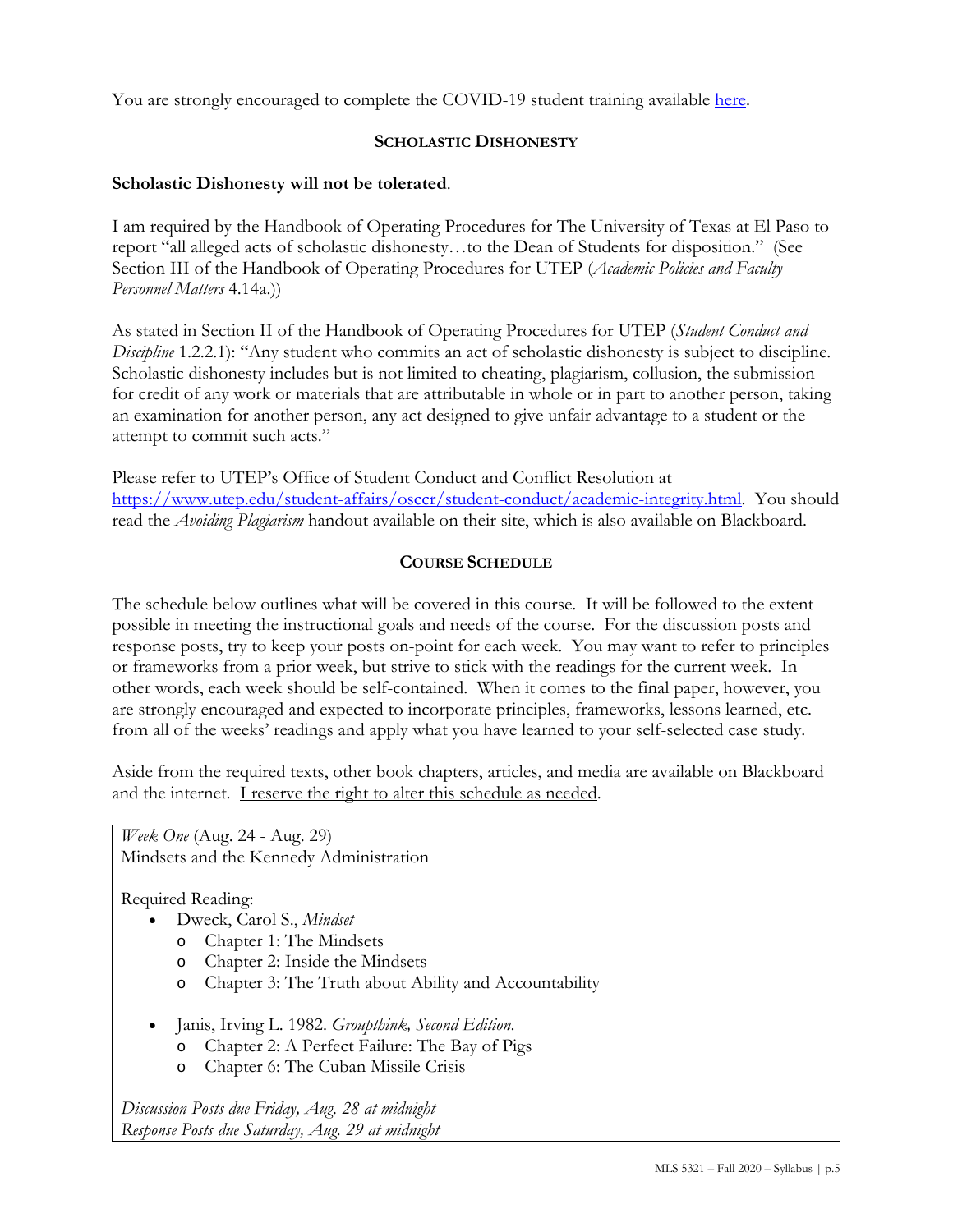*Week Two* (Aug. 30 - Sept. 5) Mindsets and Alcoa's Transformation

Required Reading:

- Dweck, Carol S., *Mindset*
	- o Chapter 4: Sports: The Mindset of a Champion
	- o Chapter 5: Business: Mindset and Leadership
	- o Chapter 8: Changing Mindsets
- Duhigg, Charles. 2012. *The Power of Habit*.
	- o Chapter 4: Keystone Habits, or the Ballad of Paul O'Neill: Which Habits Matter Most

*Discussion Posts due Friday, Sept. 4 at midnight Response Posts due Saturday, Sept. 5 at midnight*

*Week Three* (Sept. 6 - Sept. 12) Uncertainty, The God Complex, and NASA's *Columbia* Disaster

Required Reading:

- Holmes, Jaime, *Nonsense: The Power of Not Knowing*
	- o Prologue
	- o Chapter 1: The Resolving Mind: How Sense Making Works
	- Chapter 2: The Hidden A's: The Secrets of Sense Making
- TED Talk Tim Harford: "Trial, Error and the God Complex" [http://www.ted.com/talks/tim\\_harford.html](http://www.ted.com/talks/tim_harford.html)
- Langewiesche, William. 2003. "Columbia's Last Flight: The Inside Story of the Investigation and the Catastrophe it Laid Bare." *Atlantic Monthly*, November 2003

*Discussion Posts due Friday, Sept. 11 at midnight Response Posts due Saturday, Sept. 12 at midnight*

*Week Four* (Sept. 13 - Sept. 19)

Learning Disabilities, Laws of the Fifth Discipline, Ducati, and Deepwater Horizon

Required Reading:

- Senge, Peter, *The Fifth Discipline*
	- o Chapter 1: Give Me a Lever Long Enough…
	- o Chapter 2: Does Your Organization Have a Learning Disability?
	- o Chapter 4: The Laws of the Fifth Discipline
- Holmes, Jaime, *Nonsense: The Power of Not Knowing*
	- o Chapter 7: Building a Better Ducati: The Uses of Uncertainty
- Meigs, James B. 2016. "Blame BP for Deepwater Horizon. But Direct Your Outrage to the Actual Mistake." *Slate*, Sept. 30, 2016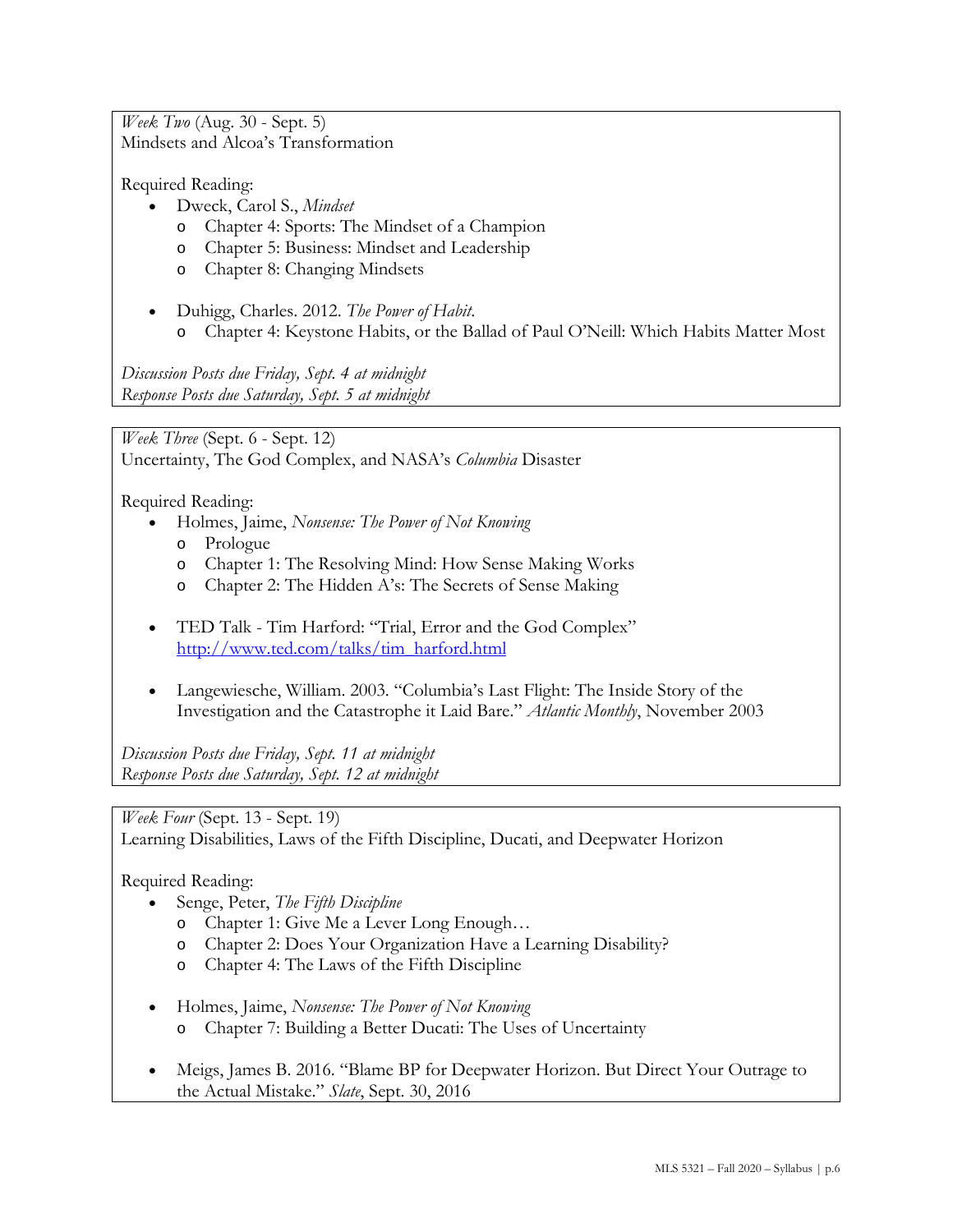[https://slate.com/technology/2016/09/bp-is-to-blame-for-deepwater-horizon-but-its](https://slate.com/technology/2016/09/bp-is-to-blame-for-deepwater-horizon-but-its-mistake-was-actually-years-of-small-mistakes.html)[mistake-was-actually-years-of-small-mistakes.html](https://slate.com/technology/2016/09/bp-is-to-blame-for-deepwater-horizon-but-its-mistake-was-actually-years-of-small-mistakes.html)

*Discussion Posts due Friday, Sept. 18 at midnight Response Posts due Saturday, Sept. 19 at midnight*

*Week Five* (Sept. 20 - Sept. 26)

Two Disciplines, Honda's Innovation, and GM's NUMMI Plant

Required Reading:

- Senge, Peter, *The Fifth Discipline*
	- o Chapter 5: A Shift of Mind
	- o Chapter 8: Personal Mastery
	- o Chapter 9: Mental Models
- Rothfeder, Jeffrey. 2014. *Driving Honda: Inside the World's Most Innovative Car Company*
	- o Chapter 1: The Honda Difference
	- o Chapter 7: Honda's Innovation Machine
- NPR Audio "NUMMI." *This American Life*. (Warning 60 minutes) <http://www.thisamericanlife.org/radio-archives/episode/403/nummi>

*Discussion Posts due Friday, Sept. 25 at midnight Response Posts due Saturday, Sept. 26 at midnight*

*Week Six* (Sept. 27 - Oct. 3)

Uncertainty, Our Shared Power World, and Hurricane Katrina

Required Reading:

- Holmes, Jaime, *Nonsense: The Power of Not Knowing*
	- o Chapter 3: Shocks and Tremors: The Problem with Urgency
	- o Chapter 4: Fifty Days in Texas: Why Intentions are Misread
	- o Chapter 8: The Puzzle Man: Where to Find Hidden Answers
- Crosby, Barbara C. 2010. "Leading in the Shared-Power World of 2020." *Public Administration Review*, December 2010 Special Issue
- Kettl, Donald F. 2009. *The Next Government of the United States: Why Our Institutes Fail Us and How to Fix Them* o Chapter 3: Irresponsible Government

*Discussion Posts due Friday, Oct. 2 at midnight*

*Response Posts due Saturday, Oct. 3 at midnight*